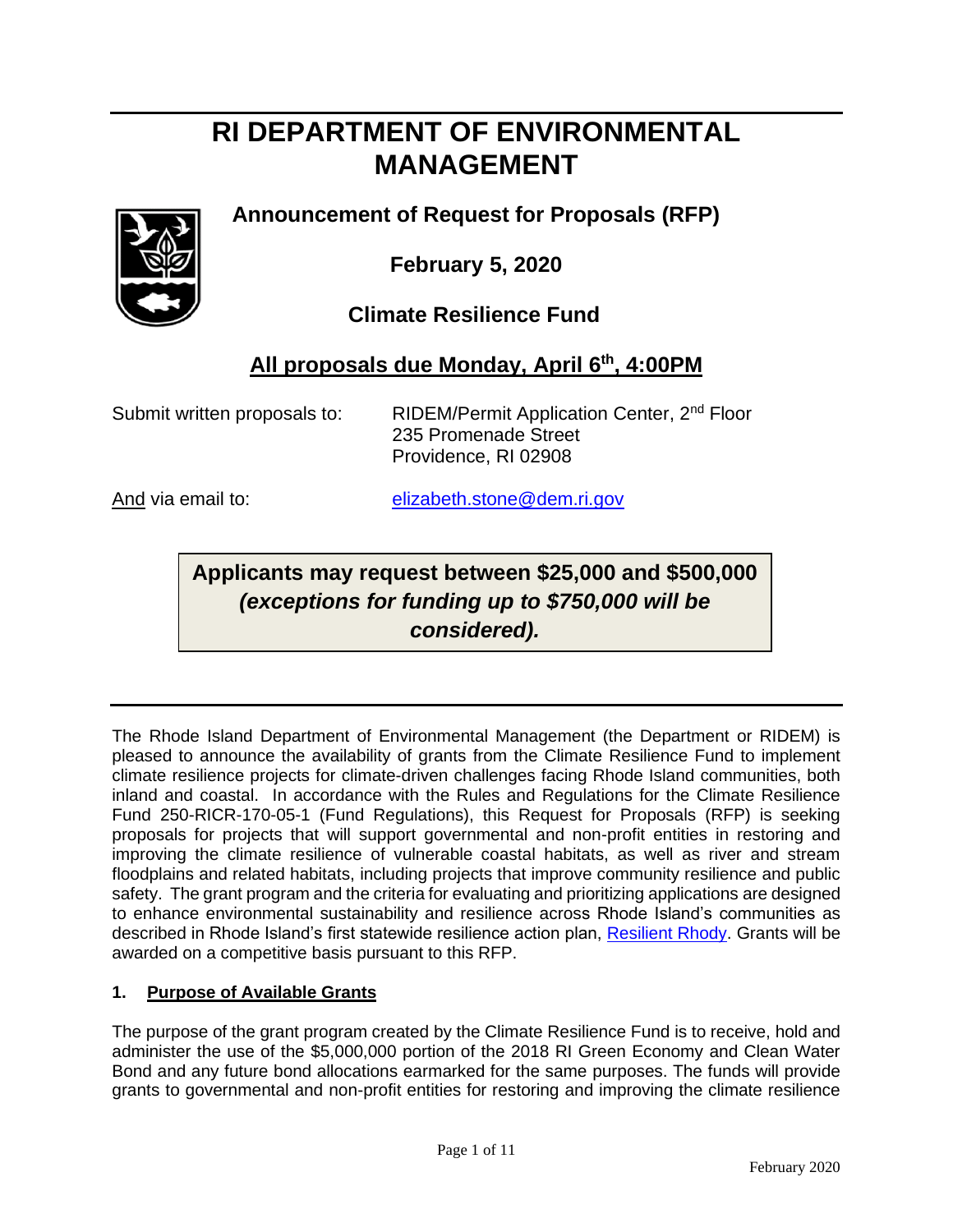of vulnerable coastal habitats, as well as river and stream floodplains and related habitats, including projects that improve community resilience and public safety.

The grants issued pursuant to these regulations will stimulate investments in climate resilience projects and help reduce risk across Rhode Island's communities. The grant program, and the criteria for evaluating and prioritizing applications, are designed to implement climate resilience projects for climate-driven challenges facing Rhode Island communities, both inland and coastal. In general, these funds should be used to enhance environmental sustainability and resilience across communities. Please note that resilience is defined as follows in the Fund Regulations: "the capacity of individuals, institutions, businesses and natural systems within Rhode Island to survive, adapt and grow no matter what chronic stresses and weather events they experience."

# **2. Applicant Eligibility**

Applicants eligible to apply for grants pursuant to this RFP include governmental and non-profit entities that are proposing climate resilience projects to restore and/or improve the resilience of vulnerable coastal zones and rivers and stream floodplains and related habitats, in the face of climate change impacts (e.g. increasing precipitation, sea level rise, increasing temperatures, and severe weather events).

Applicants for funding:1) must be the entity that legally controls the site where the project will be executed; or 2) must be partnering with an entity that has legal control of the site (with such partners clearly identified in the application). Private consultants are not eligible to receive grant awards directly on behalf of their clients. For projects involving land acquisition in accordance with Section 1.7 of the Fund Regulations, legal control of the site is not required and RIDEM shall require additional verification from property owners concerning the proposed climate resilience project.

Applicants must demonstrate administrative capacity to manage their grant funds and comply with applicable state and federal fiscal requirements including, but not limited to, accounting, recordkeeping, procurement, and reporting procedures. Applicants must also demonstrate ability to manage their project, document matching funds, and report on progress of deliverables specified in a grant agreement.

Please be aware that it is RIDEM's policy that financial assistance shall neither directly or indirectly benefit parties whose willful action or inaction has resulted in damage to the environment. At the Director's discretion, the Department may restrict, delay, or limit funding due to the occurrence of criminal, civil enforcement actions, or compliance matters. To be eligible for grants, applicants must disclose any existing violations and compliance actions related to their proposal. This includes the issuance of any Notice of Intent to Enforce.

#### **3. Project Eligibility**

As outlined in the Fund Regulations, the following types of costs are eligible to receive grant monies from the Climate Resilience Fund:

- Environmental consulting
- Engineering consulting
- Permitting
- Plantings, reforestation, landscaping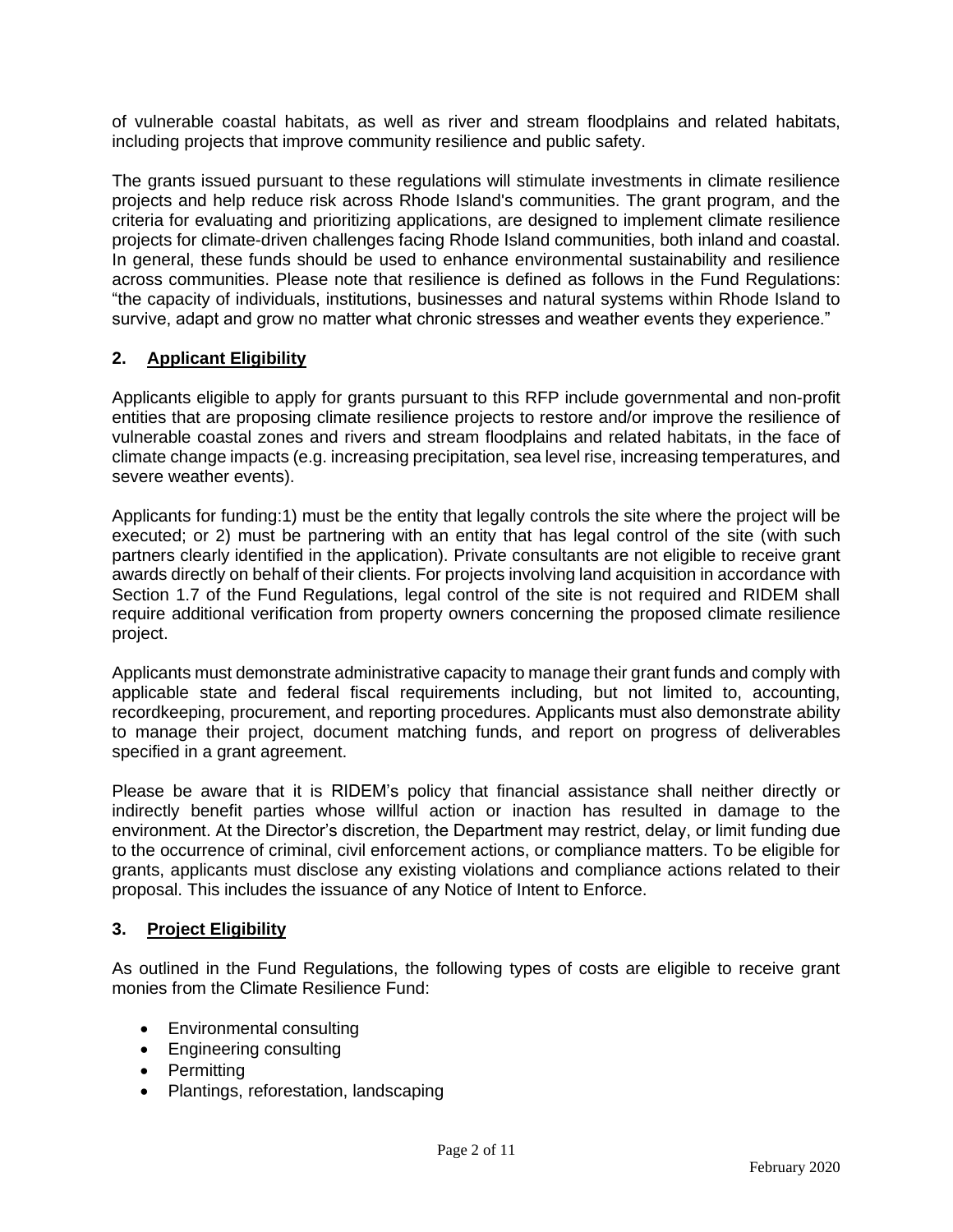- Construction
- **Materials**
- Professional survey services
- Land acquisition in accordance with §1.7(A) of the Fund Regulations
- Monitoring
- Personnel costs directly related to the performance of the project
- Community engagement

Examples of types of costs that are ineligible to receive grant monies from the Climate Resilience Fund include:

- Pre-award costs, unless incurred within ninety (90) days of application approval and preapproved by the Department.
- Administrative costs including clerical support, monthly utility expenses, the purchase of office equipment, personnel costs associated with fundraising for the nongovernmental entity, etc.
- Lobbying costs.
- State or federal penalties or fines.
- Land acquisition activities that do not meet the requirements set forth in §1.7(A) of the Fund Regulations.
- Response costs for emergency response actions caused or exacerbated solely by the applicant or their agents or assigns.
- Proposed projects associated with unresolved litigation (administrative or judicial) with the Department or conditions or activities that have violated or are violating statutes or regulations administered by the Department shall be ineligible to receive Fund monies without the express written consent of the Director and the resolution of said litigation or violation(s).

Please be aware that the Department and the State of Rhode Island take no responsibility for project work done outside the term or scope of a valid grant agreement or prior to full approval of an agreement. Agreements are not valid until the Rhode Island Department of Administration issues the appropriate encumbrance (i.e. purchase order (PO) or PO release). All agreements must be signed and dated by an authorized agent of the applicant and the Department.

Eligibility of expenses may vary with the type of grant application. Eligible expenses may include the costs of personnel salary and fringe, travel, supplies, constructions, and contractual services directly related to the project. With respect to personnel, the Department generally will not subsidize salaries of existing governmental staff, but rather encourages such expenses to be allocated as match.

#### **4. Available Grant Categories**

In accordance with the Fund Regulations and the goals of this RFP, a "climate resilience project" shall mean projects that restore and/or improve the resilience of vulnerable coastal zones and rivers and stream floodplains and related habitats, in the face of climate change impacts (e.g. increasing precipitation, sea level rise, increasing temperatures, and severe weather events).

The following categories of grants for Climate Resilience Projects will be considered either alone or in combination: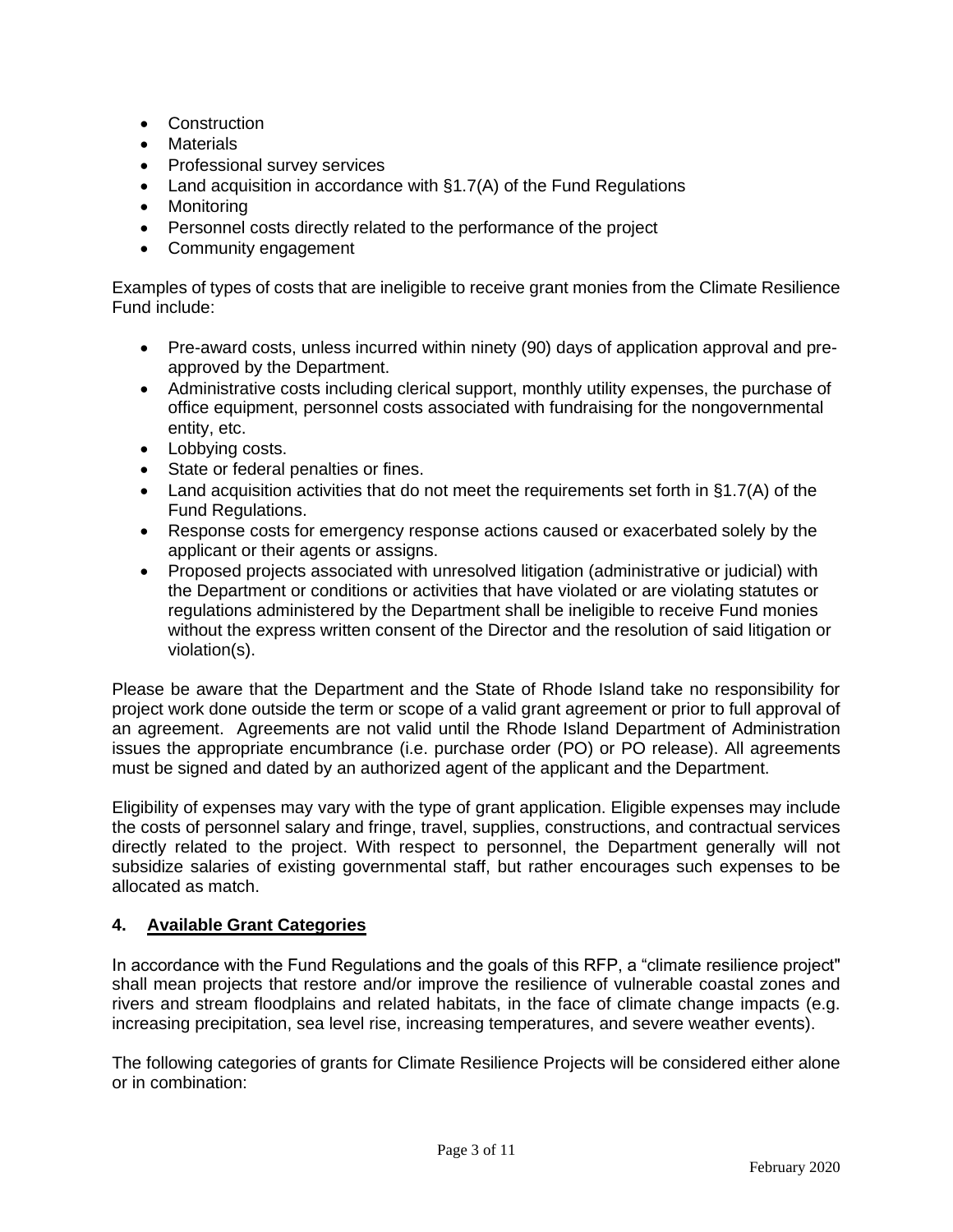- 1. **Nature-Based Solutions** projects that protect or enhance Rhode Island's natural systems in the face of projected climate change impacts. Projects can include green infrastructure projects that utilize vegetation and pervious surfaces to manage coastal, riverine, and inland flooding, erosion and storm damage. Projects can also include the restoration of natural shorelines and riparian habitats so as to enhance the protection of communities.
- 2. **Removal, Relocation or Redesign of Infrastructure** engineering and construction projects to redesign, relocate or remove vulnerable facilities and infrastructure (e.g., culverts, dams, buildings/facilities, roadways/evacuation routes in both coastal and riverine areas).

Climate resilience projects shall be designed to demonstrate tangible, on-the ground solutions to climate driven challenges facing RI communities, both inland and coastal. Proposed climate resilience projects must demonstrate that a project conducts on-the-ground implementation, not solely research or planning.

Applications for funds to support resilience planning processes will not be considered. Necessary resilience planning processes that have identified possible resilience projects should be completed before the project start date. However, projects that have a minor amount of planning remaining that is needed to inform final siting or design of climate resilience projects may be considered.

Climate resilience projects that involve the acquisition of land shall be considered so long as the acquisition is deemed part (50 percent or less) of the overall cost of the project. Projects focused solely on land acquisition will not be considered.

Climate resilience projects with the primary purpose to undertake scientific research, data analyses or vulnerability assessments will not be considered. However, funds can be utilized for data collection as part of monitoring activities to track progress and determine the effectiveness of the implemented climate resilience project.

Climate resilience projects should show a clear nexus between climate change impacts to the ecological/environmental health of the area that is the subject of the application and the proposed resilience actions and outcomes. Applications for funds should highlight:

- the specific climate change impacts that the project is designed to address;
- both the expected near-term (0-10 years) and long-term (10-25 years) benefits to improve ecosystems and community resilience; and
- how the project is consistent with state resilience plans, local hazard mitigation plans, and all applicable laws.

# **5. Project Time Periods**

The grant awards will be authorized via grant agreements for a specified period of time. Due to greater emphasis being placed on the timeliness of expenditures by the State, projects that will be completed in one or two year time periods will be favored. With adequate supporting justification, the Department will consider longer project time periods for larger, more complex projects. Projects not initiated within a reasonable timeframe or that fall substantially behind schedule once underway may have their grant awards rescinded or reduced. The Department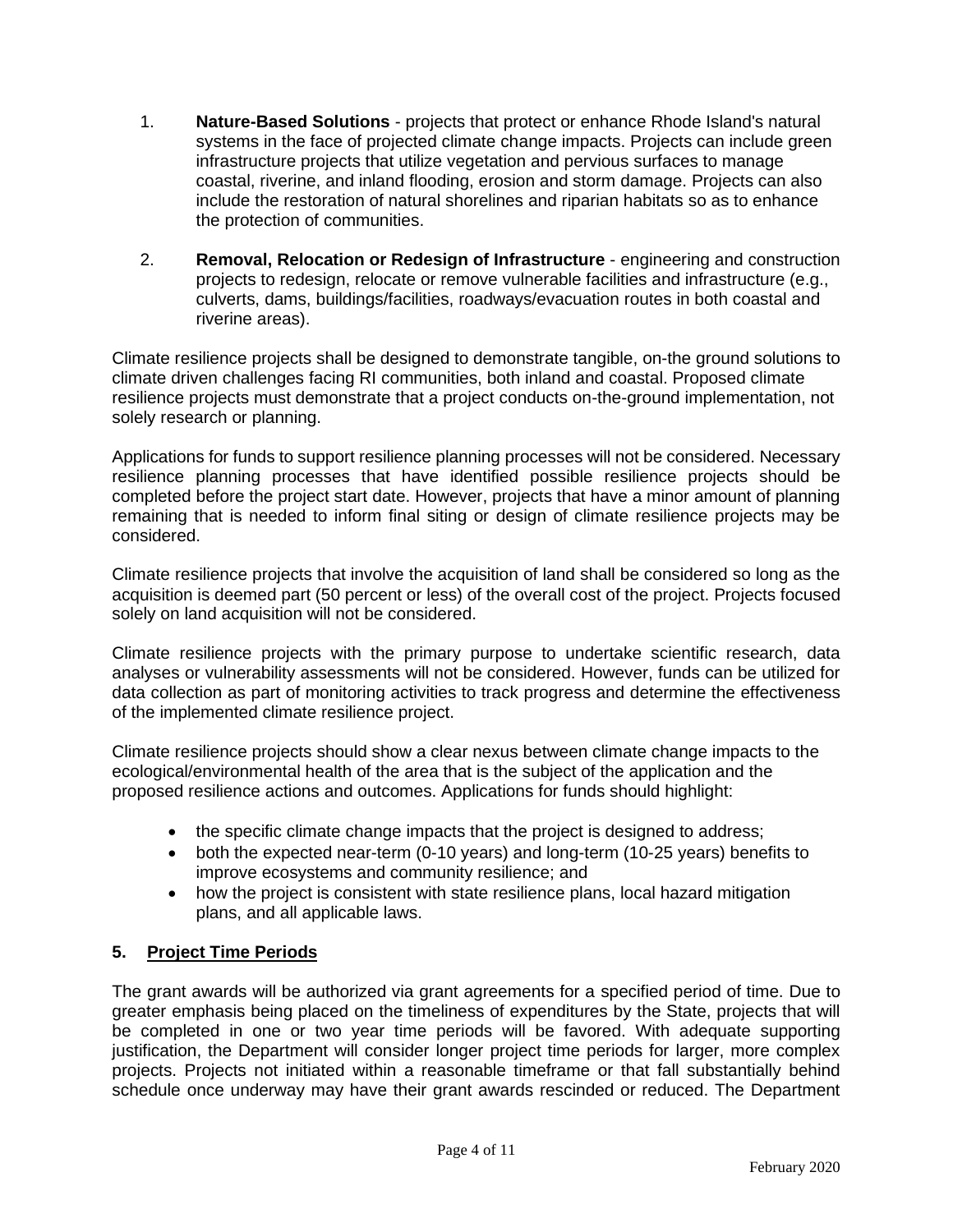encourages applicants to take into consideration and to plan adequate time for procurement and obtaining permits and other necessary approvals in their project schedule.

# **6. Match Requirements**

"Match" refers to the funds or services used to conduct a project that are not borne by grant funds. All projects match must: (1) relate directly to the project for which the match is being applied; (2) be reasonably valued; and (3) be supported by documentation. Match is an indicator of commitment to a project and is considered in proposal eligibility and rank.

Climate Resilience Funds will be available to eligible applicants in the form of grants of up to seventy-five percent (75%) of eligible costs. Applicants must be able to match at least twenty-five percent (25%) of eligible costs. Grants for less than seventy-five percent (75%) of eligible costs may be awarded.

Match may include: (1) cash; (2) the value of non-cash, in-kind contributions (e.g. value of equipment donated for use of the project); or (3) the value of goods and services directly contributed to the project.

Examples of actions that might be used as eligible match include the following:

- Cost of value-per-hour rate multiplied by the number of hours performing work associated with the project proposal, tasks such as labor to undertake resilience measure(s), bid or subcontract development, development of designs of resilience measure(s), permit reviews including attending relevant meetings, conducting public meetings, or similar work relating to the project but not directly funded by the grant;
- Cost of materials, supplies, or equipment rentals used for the project; and
- Cost of construction of approved resilience measure(s), including labor, equipment, and materials.

# **7. Updated RFP Information**

During the application period, as the need arises, the Department may post additional information concerning this RFP and funding opportunity on its website. This may include clarification of commonly asked questions. Potential applicants are advised to periodically check the Department's website.

#### **8. Proposal Evaluation Criteria**

Project proposals will receive an initial screening by representatives of the Department for basic eligibility criteria. To be awarded a grant, applicants must possess adequate fiscal and project management capabilities. Past performance on prior Department grants will be taken into account when assessing organizational capacity to effectively manage a project. Eligible proposals will be referred to the Review Committee as described in the Fund Regulations. The Review Committee will evaluate the eligible proposals consistent with the scoring criteria listed below in order to make recommendations (subject to final decision by the Director).

#### Scoring criteria:

• The extent to which the project addresses climate change impacts, and improves and/or restores ecosystems and habitats (30%);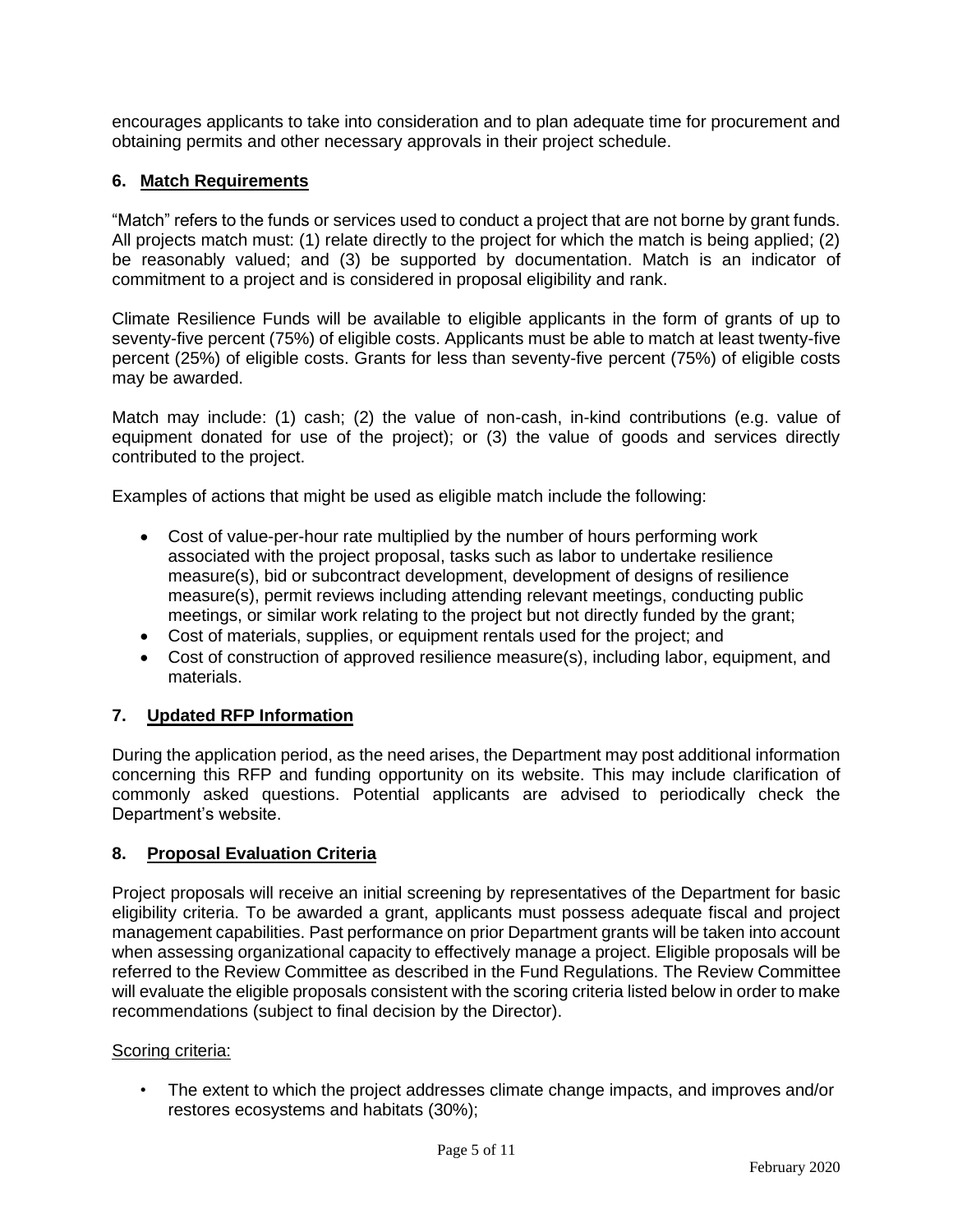- The beneficial environmental impact to land, waters, fish and wildlife, and overall public benefits (20%);
- The extent to which the project addresses equity in overburdened communities (10%);
- Readiness and timeliness to proceed (10%);
- The extent to which the project helps improve and maintain continued public access to natural resources (10%);
- Project viability and match (10%);
- Ability of applicant to complete the project, including financial solvency, past experience of similar projects and likelihood of success (5%); and
- Ability of the applicant to perform required/necessary long-term maintenance where applicable (5%).

Please note that a good geographic distribution of projects is desired by RIDEM and the Review Committee.

# **9. How to Apply – Final Submission Deadline – Monday, April 6, 2020**

Final proposals must be received by the Department no later than 4:00 p.m. on Monday April 6, 2020**.** The proposal must include mandatory application forms, and other supporting materials as appropriate; e.g. letters of support, photographs, etc. The Department encourages that proposals be sent electronically and via hard-copy. Please refer to the Appendix for details and final application forms.

Applicants may request a de-briefing on their application package scoring after awards are announced. At least one member of the Review Committee shall be present for the de-briefing and requests for de-briefings shall be made in writing within thirty (30) days of the relevant grant announcement and shall be accommodated within ninety (90) days of the request.

# **10. Preparing the Proposal for Final Approval**

For projects that are selected, the Department may request the applicant to modify project proposals based on comments received during project evaluations and the selection process. The applicant must submit the revised project proposal/scope of work to the Department prior to final approval. The Department will conduct a final review of the proposal in coordination with appropriate agencies and, if satisfied that all review comments have been adequately addressed, the final proposal or scope of work will become the basis for the grant agreement that will be executed to formalize the grant award.

# **11. Project Administration**

# **11.1 Grant Agreements**

Grants will be awarded on a competitive basis. Successful applicants will receive a Grant Agreement template specifying the amount, duration and conditions of the award. The Grant Agreement will be in the form of a binding contract. Grantees must fill out the applicable information where prompted in the Grant Agreement template electronically and submit the completed Grant Agreement via email for final Department approval within forty-five (45) days of receiving their Grant Agreement template. Other requirements to secure funding shall include the following: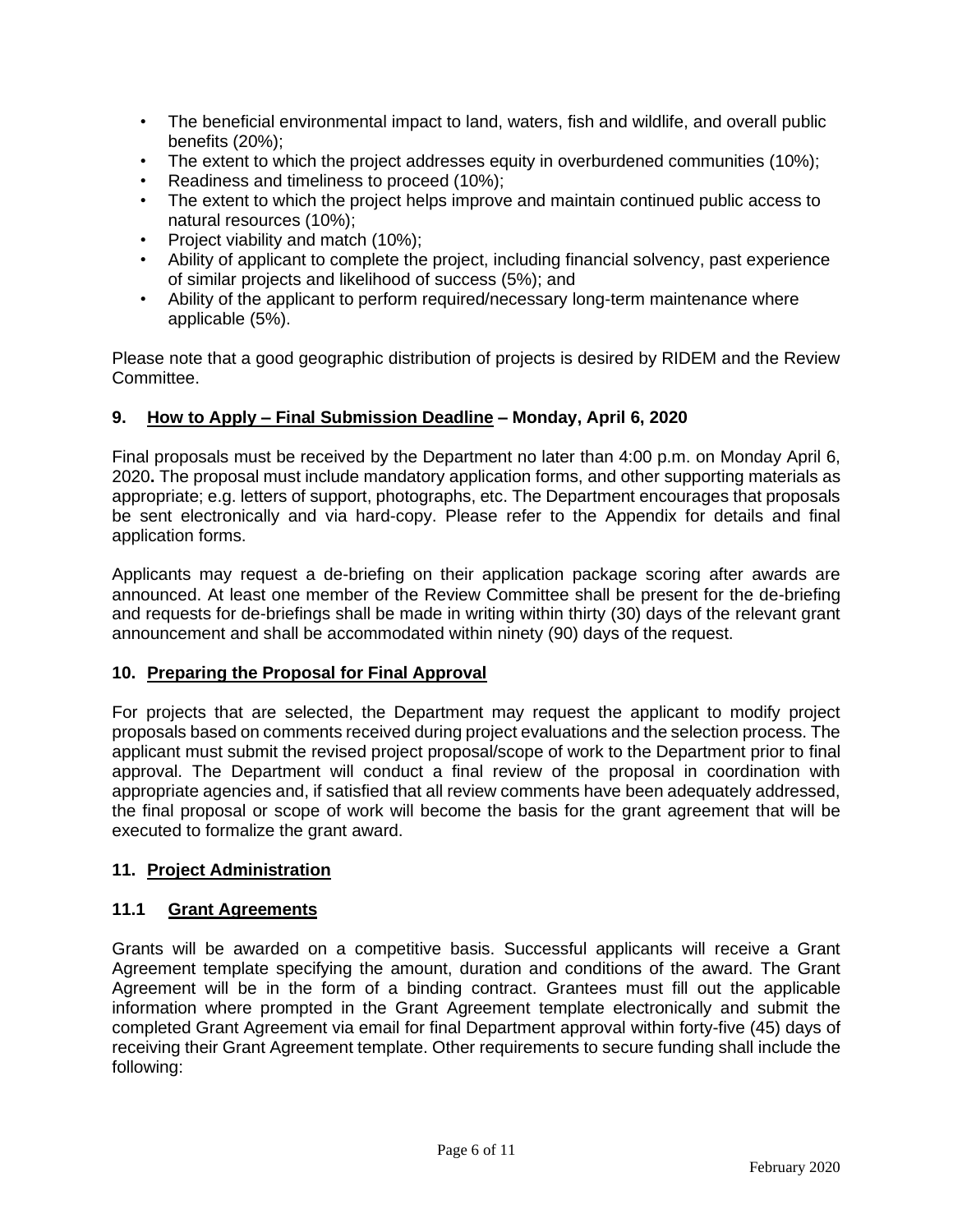- Recipients will be required to sign, accept, and return the original signed Grant Agreement to the Department within forty-five (45) days of the date of approval. Failure to execute the agreement within the forty-five (45) days may result in the cancellation of the grant award and may result in these funds being awarded to the next highest rated project. Recipients are allowed to submit a written request for an extension beyond fortyfive (45) days;
- Recipients will have ninety (90) days from the date of the acceptance of the Grant Agreement to provide proof of the necessary grant match by letters of credit, letters from city/town councils, loan agreements, dedicated escrow accounts or any other preapproved proof of matching funds. Recipients are allowed to submit a written request for an extension beyond ninety (90) days to provide proof of the necessary Grant match; and
- The recipient is responsible for obtaining all necessary permits or approvals from any federal, state, or local agency with authority over the project or project area. Copies of these permits/approvals must be submitted to the Department for inclusion in the project file before the first payment request.

All grant payments will be paid in the form of reimbursement payments for eligible expenses incurred in accordance with an approved project. Please refer to Section 3 above for examples of eligible and ineligible costs. In general, up-front costs or prepayment will not be allowed; however, if, at the sole discretion of the Director, such costs are small compared to the overall value of the project or are clearly demonstrated to be necessary for the success of the project, and sufficient documentation and collateral are presented, they may be considered.

Please note that for organizations with limited funds available for upfront payments, the RI Infrastructure Bank has established a Stormwater Project Accelerator program that offers upfront capital for green stormwater infrastructure projects that will eventually be funded through reimbursable state or federal grants. For more information about the Stormwater Project Accelerator see<https://www.riib.org/spa> or contact the RI Infrastructure Bank.

Requests for reimbursement must include an invoice and documentation of the incurred, eligible costs. The type of documentation required to receive reimbursement will be detailed in the grant offer and/or grant agreement. Grant recipients must enter into an agreement with RIDEM to establish mutually agreeable terms for completing the project. Items in the agreement include, but are not limited to:

- Scope of work including tasks, schedules and deliverables (the approved project proposal is usually incorporated as the scope of work);
- RIDEM and grantee responsibilities, including interim and final reporting requirements;
- Statement of the project's total budget, matching budget, and grant;
- Statutory and regulatory requirements for contracting such as competitive bidding, fairshare allotments, i.e., minority-owned and women-owned business enterprises (MBE/WBE);
- Requirements for subcontracting;
- Project payment schedule and payment terms; and
- Record-keeping and reporting.

Payments will be made on a reimbursement basis in accordance with the payment schedule and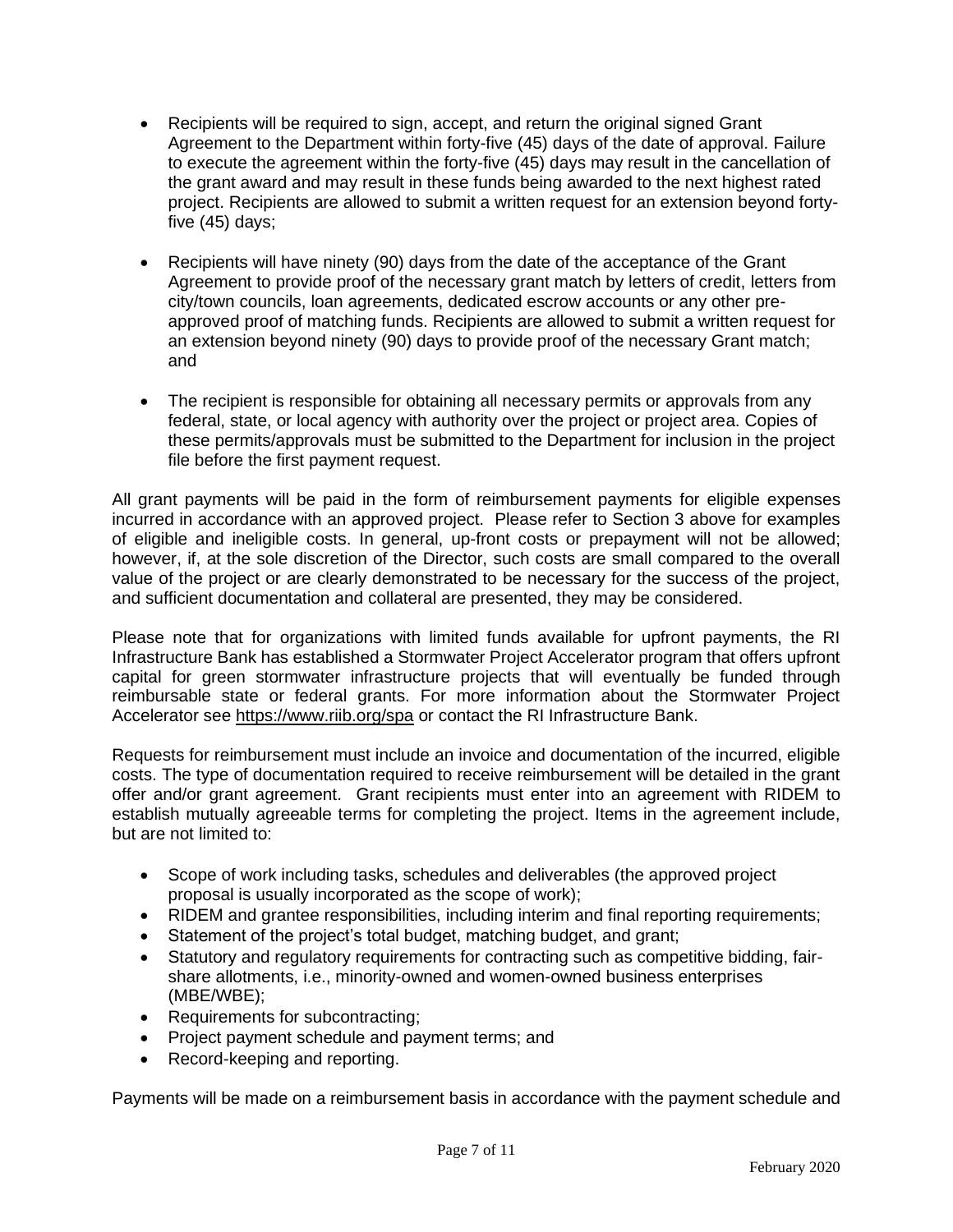terms contained in the Grant Agreement. Reimbursement is tied to performance targets and payments are not scheduled more frequently than once a month.

For grant awards less than \$100,000, there will only be one (1) reimbursement payment which will occur at the completion of all performance targets outlined in the Grant Agreement.

For grant awards greater than \$100,000, no more than three (3) reimbursement payments will be permitted. Each payment shall be at the completion of the approved performance targets as outlined in the Grant Agreement.

Grant recipients will be required to provide regular progress reports to RIDEM. Projects are expected to be completed in the timeframe of the grant agreement. Timeframes will be negotiated in the range of 6-24 months. Time extensions will be granted with specific/appropriate justification.

- **11.2. Pre-project and Pre-contract Costs** RIDEM and the State of Rhode Island take no responsibility for project work done outside the term or scope of the grant agreement or prior to full approval of a grant agreement. Applicants should NOT anticipate any funding for work that is done before approval of a grant agreement. Agreements are not valid until the Rhode Island Department of Administration issues the appropriate encumbrance (i.e., purchase order). All agreements must be signed and dated by an authorized agent of the grantee and RIDEM.
- **11.3 Procurement**  The expenditure of funds pursuant to these grants is subject to state law governing procurement, including requirements for competitive bidding and goals for participation by minority or woman business enterprises (MBE/WBE). In general, where consultant, engineering or construction services are to be obtained, a competitive process is required. Where a municipality has retained engineering or consultants under a prior competitive solicitation, RIDEM may allow that arrangement to be utilized for a project, provided adequate documentation is provided that the services sought were within the anticipated scope of services under the original solicitation, and that the manner of pricing is consistent with applicable requirements. RIDEM reserves the right to review and approve the award of any contract or subcontract.
- **11.4 Permitting**  Many grant projects will require a permit from RIDEM or CRMC or review by another governmental agency (e.g. RI Historical Preservation & Heritage Commission) to proceed. Applicants should consider the time needed to acquire permits and other agency reviews and plan projects accordingly. Failure to obtain and comply with permits is generally considered a material breach of a grant agreement and may jeopardize project funding.
- **11.5 Suspension, modification or revocation** The Director may suspend, modify or revoke any awards in the event that subsequent examination reveals any data included in an application form, submittal, reimbursement request, plan or sketch to be incorrect or not in compliance with this RFP.
- **11.6 Indirect (Overhead) Costs** Indirect costs are costs that are not readily attributable with a specific project; e.g. rent, heat, utilities, etc. Entities proposing to use an indirect rate must have an approved current rate.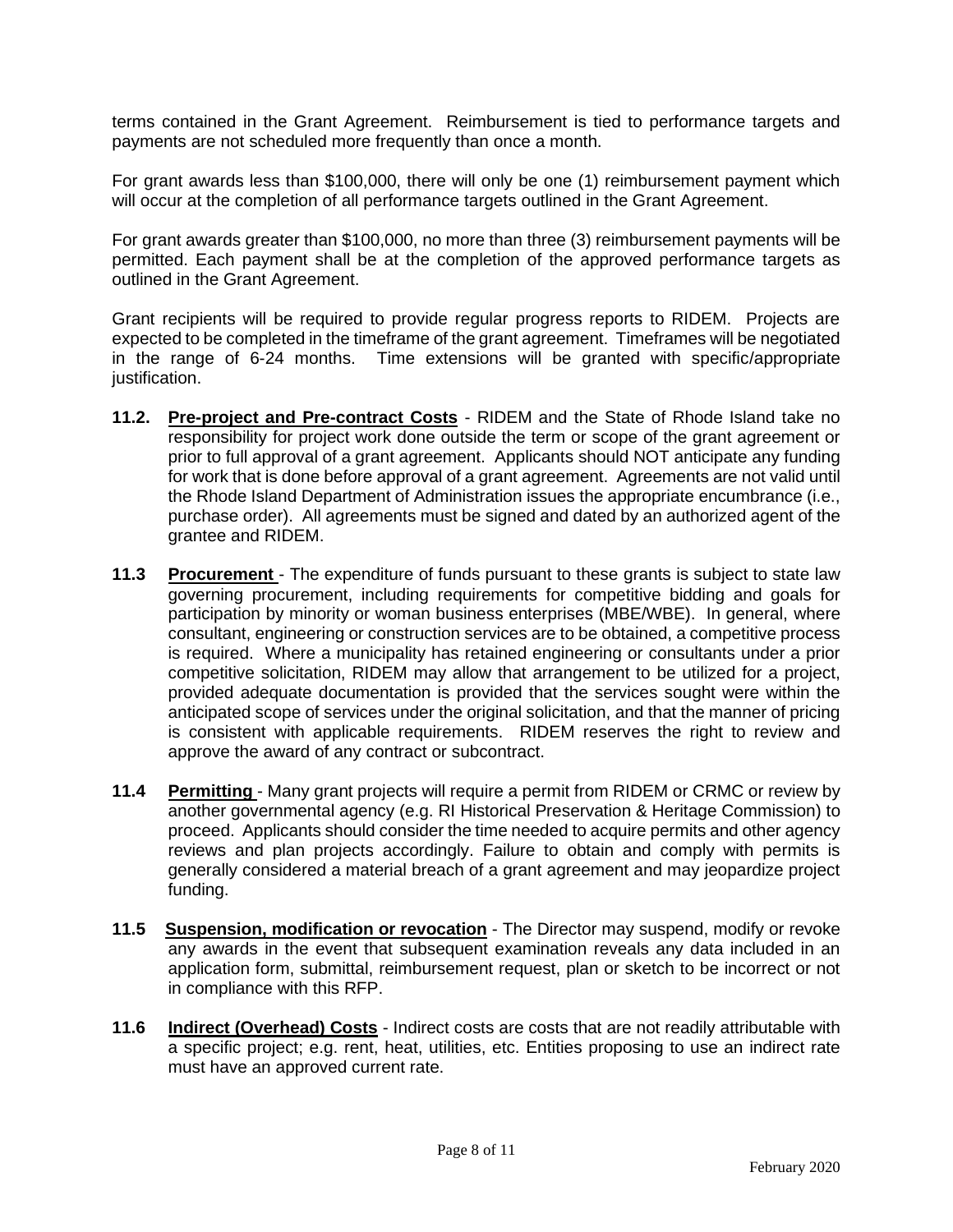- **11.7 Fiscal Assurances** Sponsors will be subject to fiscal assurances per terms of the project agreement. Fiscal assurances include but are not limited to the audit requirements established by the State of Rhode Island.
- **11.8 Stop Payment** The Director may take appropriate action to stop payment of and/or seek the return of grant funds expended for any project where: (1) the applicant has obtained said grant based upon incomplete, false, misleading or erroneous information; or (2) the applicant has not completed the work approved under the grant in accordance with any and all conditions of approval issued by the Director in the grant award.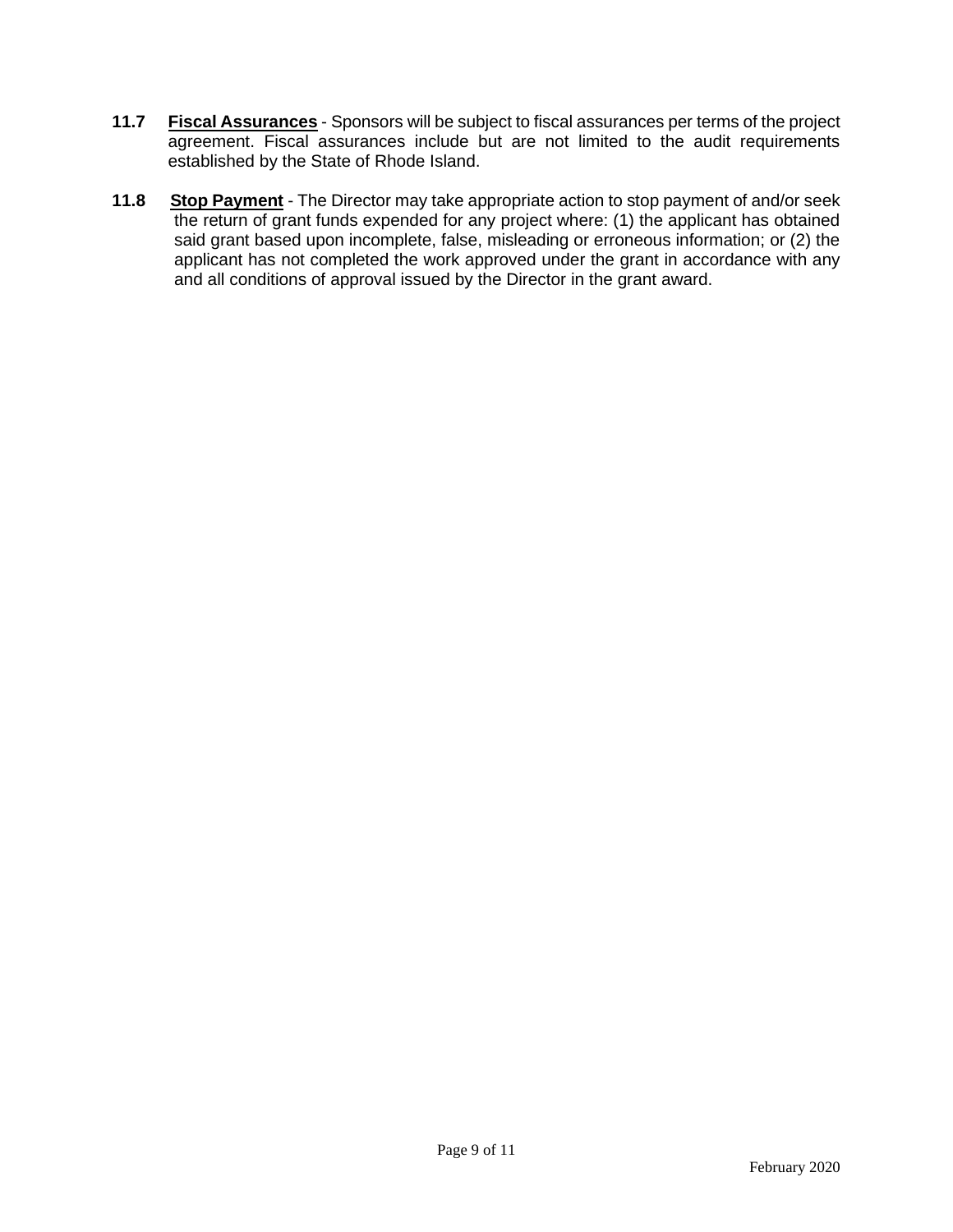# **Appendix A: Final Application Content & Forms**

Your completed application should include the following:

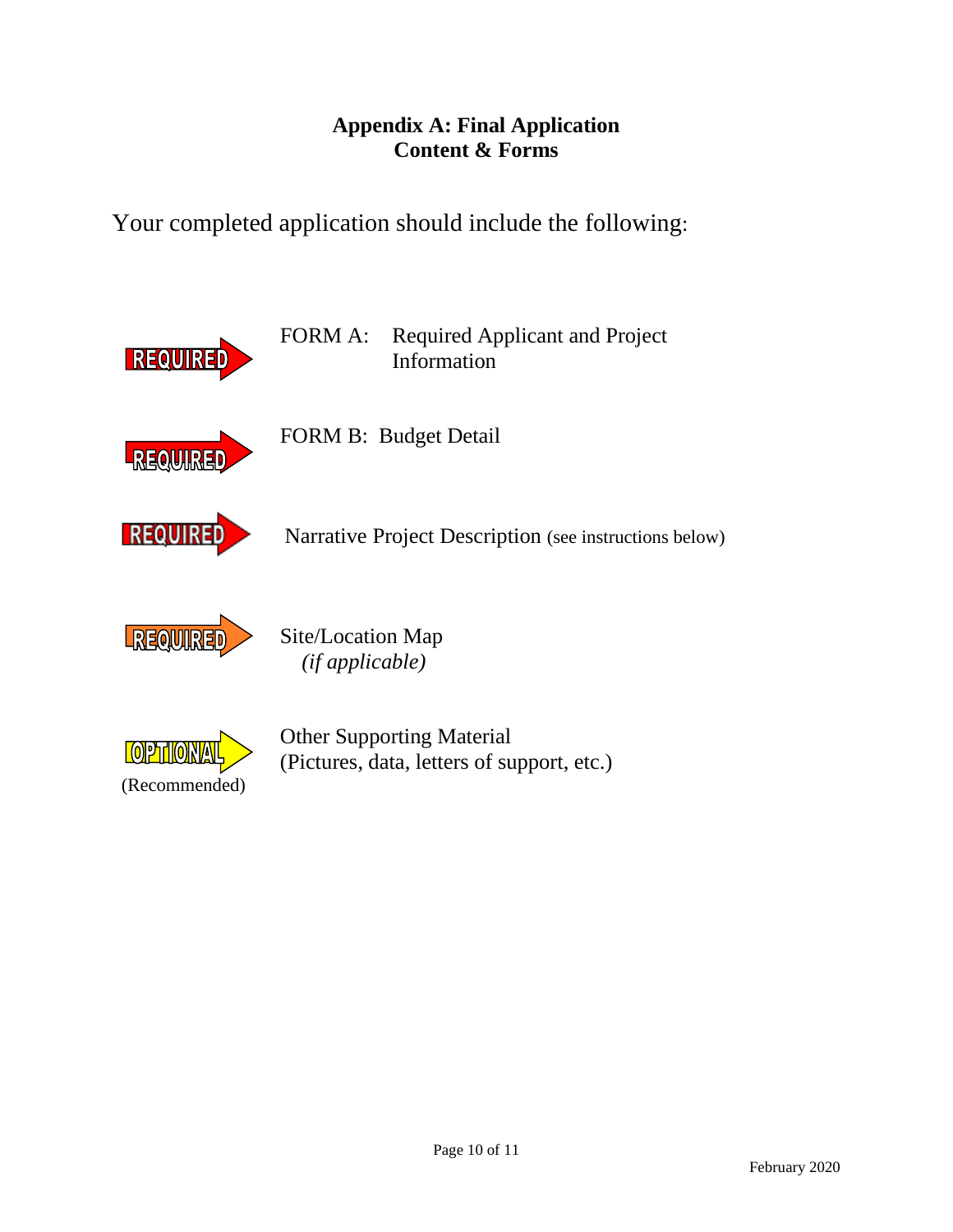# **INSTRUCTIONS FOR NARRATIVE PROJECT DESCRIPTION**

A narrative project description is required. In general, the description should require no more than 3-5 pages. The narrative should address the following elements.

**Purpose**: Provide a brief, clear statement of the project purpose, including as applicable:

- Resilience issues to be addressed (including, but not limited to, the nature of the problem to be addressed, the waterbody(s) involved, the properties affected, the frequency/severity of flooding/inundation, habitats improved, infrastructure impacted).
- The primary driver(s) (environmental, economic, political, etc.) for the project.
- Information about how climate change projections and data will be considered and incorporated into the project design.
- Information about how the project will improve and maintain continued public access to natural resources.
- Information about how the project addresses equity in overburdened communities.
- Information about how the project will improve community resilience at, adjacent to and beyond the project site.
- Type of category the resilience project falls under (removal, relocation or redesign of infrastructure or nature-based solutions, or a combination of both).

#### **Project Approach and Tasks:**

- Provide a concise overview of project approach; identify and describe major tasks.
- Total amount of requested funding from the Climate Resilience Fund.
- Provide a rationale for the selection of the technical or nature-based approach to the resilience project.
- Describe how key decision makers and community leaders have been consulted on the necessity and benefits of the proposed project.

#### **Management and Coordination:**

- Describe who will manage the project; how contracting and subcontracting will be done; be clear on who is responsible for each major task.
- Describe if and how other agencies and organizations will participate or be partners in the project, including letters of commitment or support if available.
- Characterize current organizational capacity to undertake the proposed project.
- Describe past project management experience.

**Maintenance:** Identify the general requirements and responsibility for any necessary or required long-term maintenance.

**Public Outreach/Public Participation:** Describe how the project results will be shared via public outreach and/or if any public participation is anticipated.

#### **Final Products as Related to Resilience:**

- Both the expected near-term (0-10 years) and long-term (10-25 years) benefits to improve ecosystems and community resilience.
- How the project is consistent with state resilience plans, local hazard mitigation plans, and related plans.

**Project Schedule & Milestones:** Estimated schedule (typically 1-2 years from the time the project contract is signed), key milestones, and anticipated completion dates.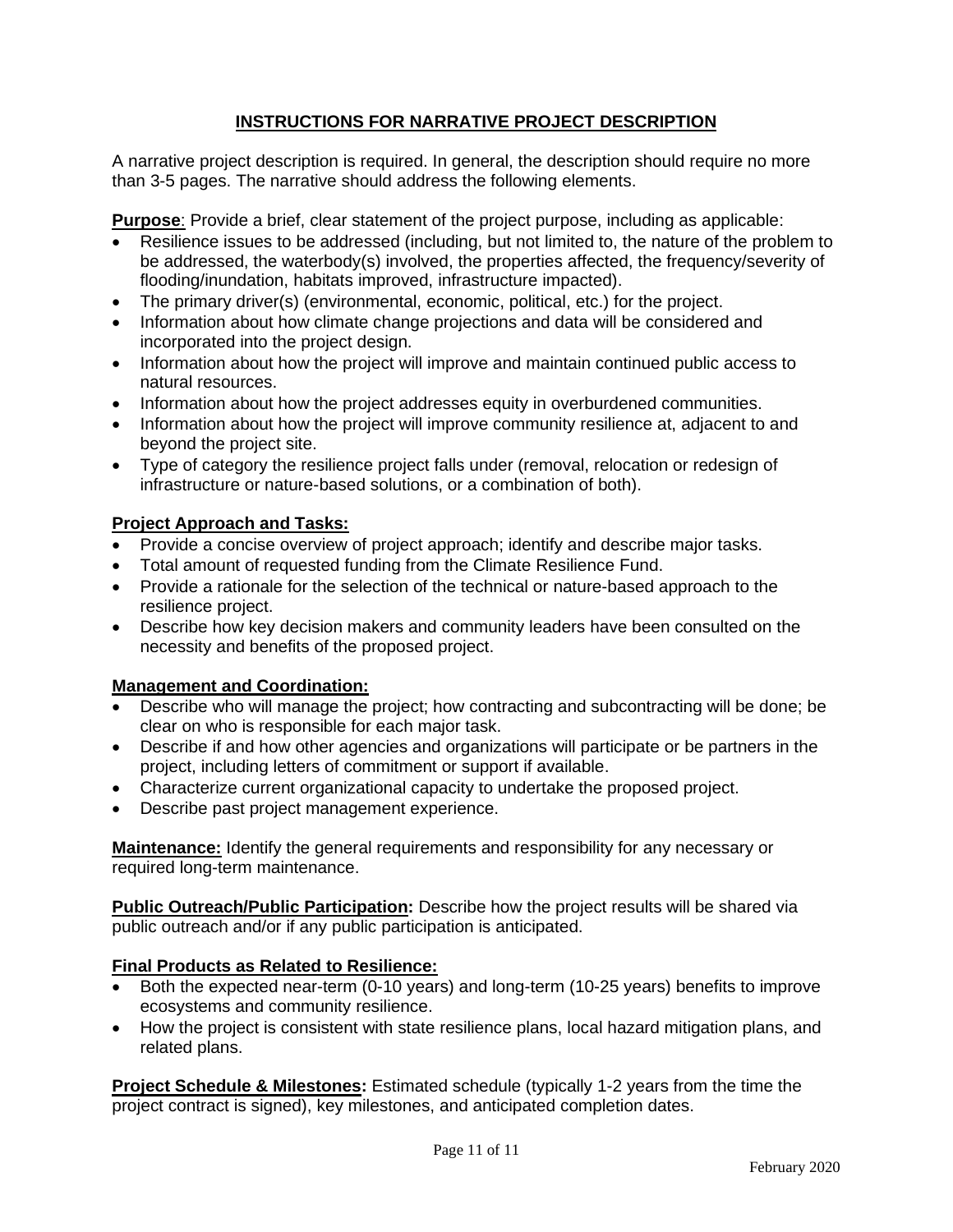# **FORM A Climate Resilience Fund**

| <b>Project Name/Title</b>     |                                |                                              |  |  |
|-------------------------------|--------------------------------|----------------------------------------------|--|--|
| <b>Grant Amount Requested</b> |                                |                                              |  |  |
|                               | <b>Match Amount</b> (min. 25%) |                                              |  |  |
|                               |                                | <b>APPLICANT INFORMATION &amp; SIGNATURE</b> |  |  |
| Organization<br>Name          |                                |                                              |  |  |
|                               |                                |                                              |  |  |

| <b>Contact Name</b>              |                                                     |       |              | Title |                      |  |
|----------------------------------|-----------------------------------------------------|-------|--------------|-------|----------------------|--|
| <b>Street</b>                    |                                                     |       | City         |       | Addresss<br>Zip Code |  |
|                                  | Mailing Addresss (if different from Street Address) |       |              |       |                      |  |
| Telephone                        |                                                     | Email |              |       |                      |  |
|                                  | Executive Director/Mayor/Town Manager               |       |              |       |                      |  |
|                                  | Authorized Agent Signature (Required)               |       |              |       |                      |  |
| Name & Title of Authorized Agent |                                                     |       |              |       |                      |  |
| Type of Organization             | Non-Profit                                          |       | Governmental |       |                      |  |

In **NO MORE THAN 150 WORDS**, please provide an overall summary of the proposed project.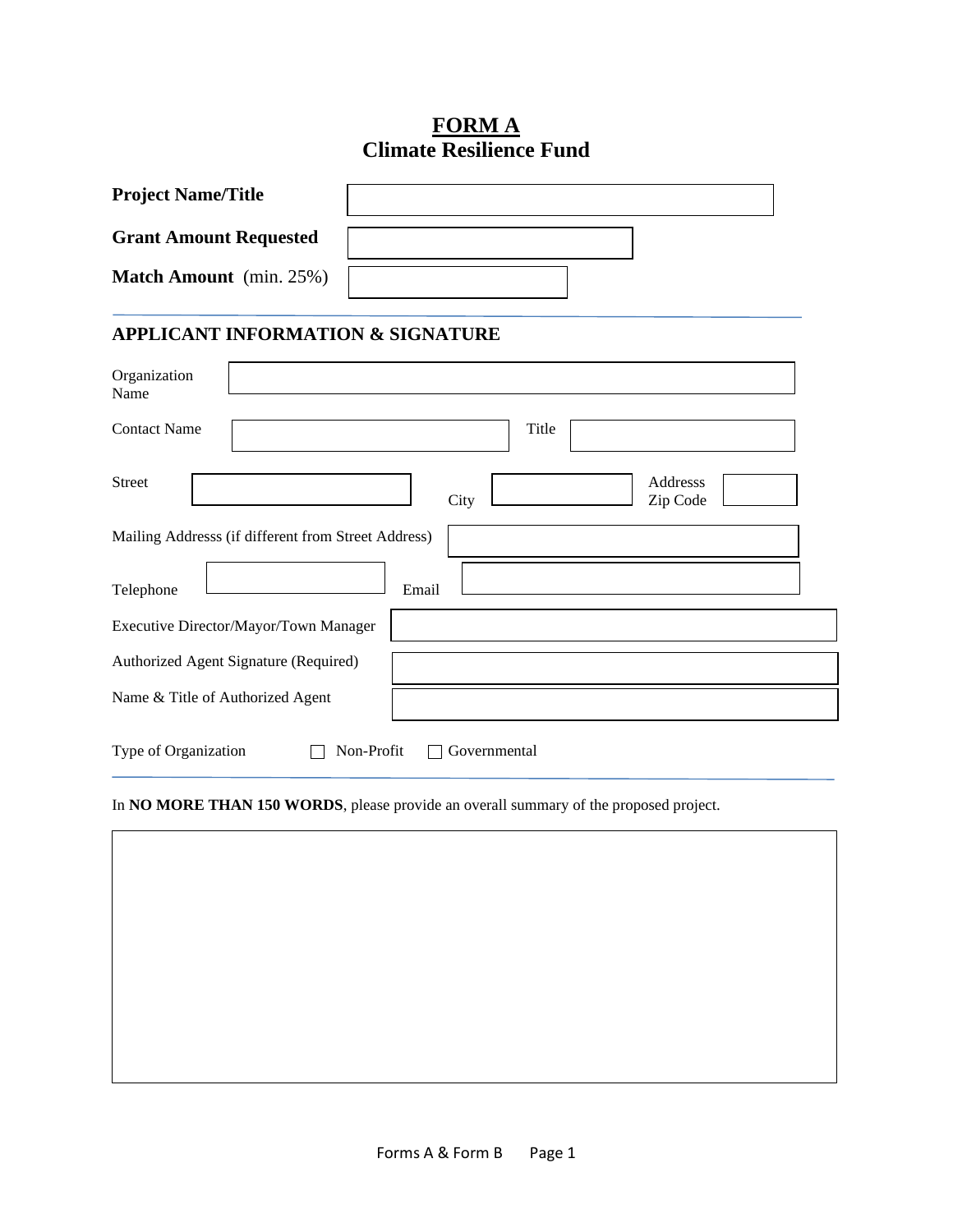Please describe property status/ownership of location of climate resilience project.

Please describe any land aqusition activities that are proposed as part of the climate resilience project (if applicable).

# **GRANT APPLICATION CATEGORY / AMOUNT REQUESTED** (Complete all that apply).

| Removal/Relocation/Redesign of Infrastructure<br><b>Amount Requested</b><br><b>Amount Requested</b> |  |
|-----------------------------------------------------------------------------------------------------|--|
| Nature-Based Solution                                                                               |  |
|                                                                                                     |  |
| <b>Total Grant Amount Requested</b>                                                                 |  |

# **PROJECT MANAGEMENT**

Please list the preson(s) responsible for managing the project.

| Full Name    |       |       |          |
|--------------|-------|-------|----------|
| Title        |       |       |          |
| Address City | State |       | Zip Code |
| Email        |       | Phone |          |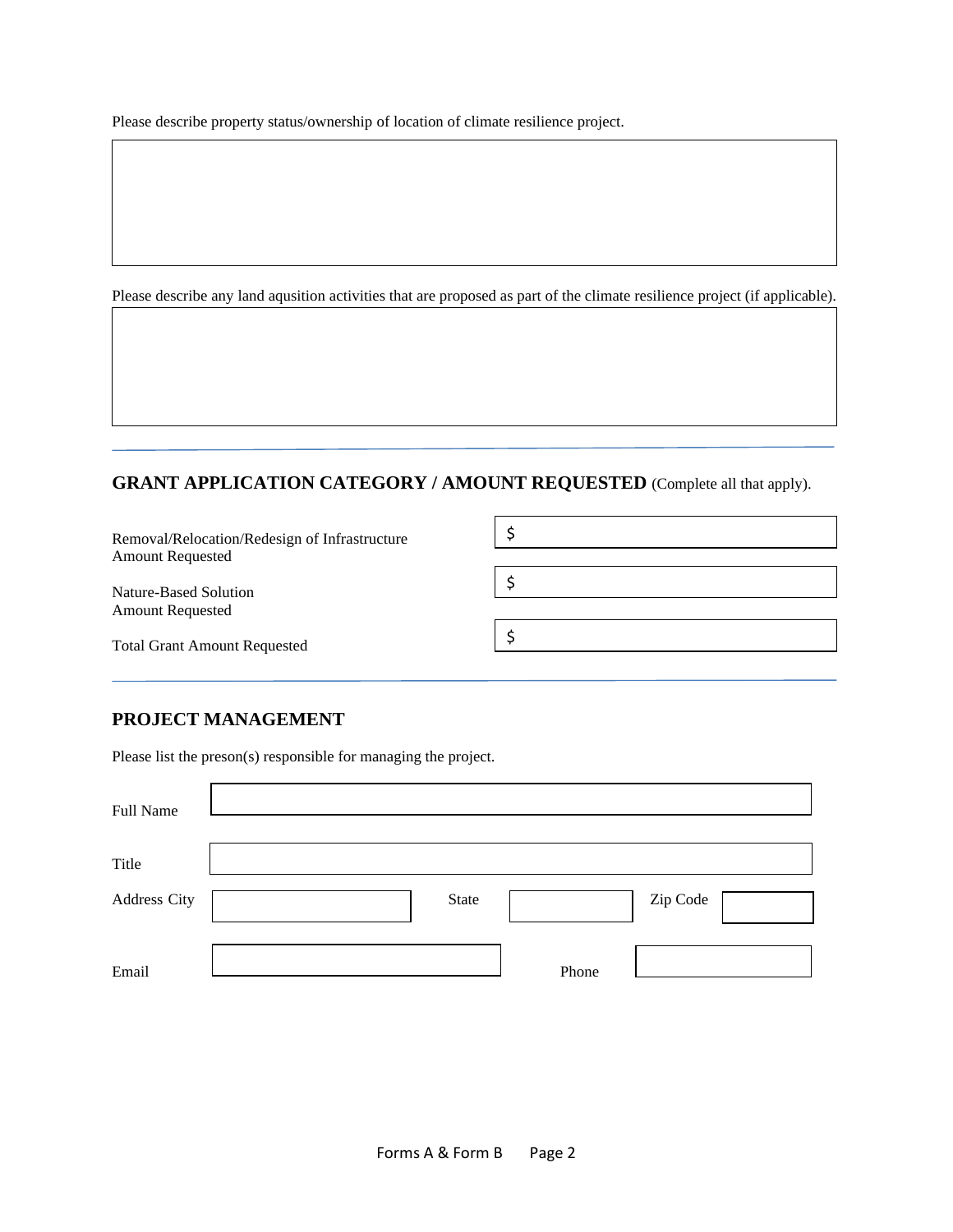Please include any additional relevant information on your proposed project management team.

Describe the timeframe for the proposed project, including start dates and anticipated duration.

If known or applicable, please identify any local officials or neighborhood organizations that have been contacted regarding the proposed project and any known support or opposition.

#### **PROJECT LOCATION**

Please provide the street address or description of project area.

| FEMA Flood Hazard Zone: $\Box$ 100 - Year $\Box$ 500 - Year $\Box$ V - Zone |  |  |
|-----------------------------------------------------------------------------|--|--|

#### **→ IMPORTANT: Please Attach Project Map Location**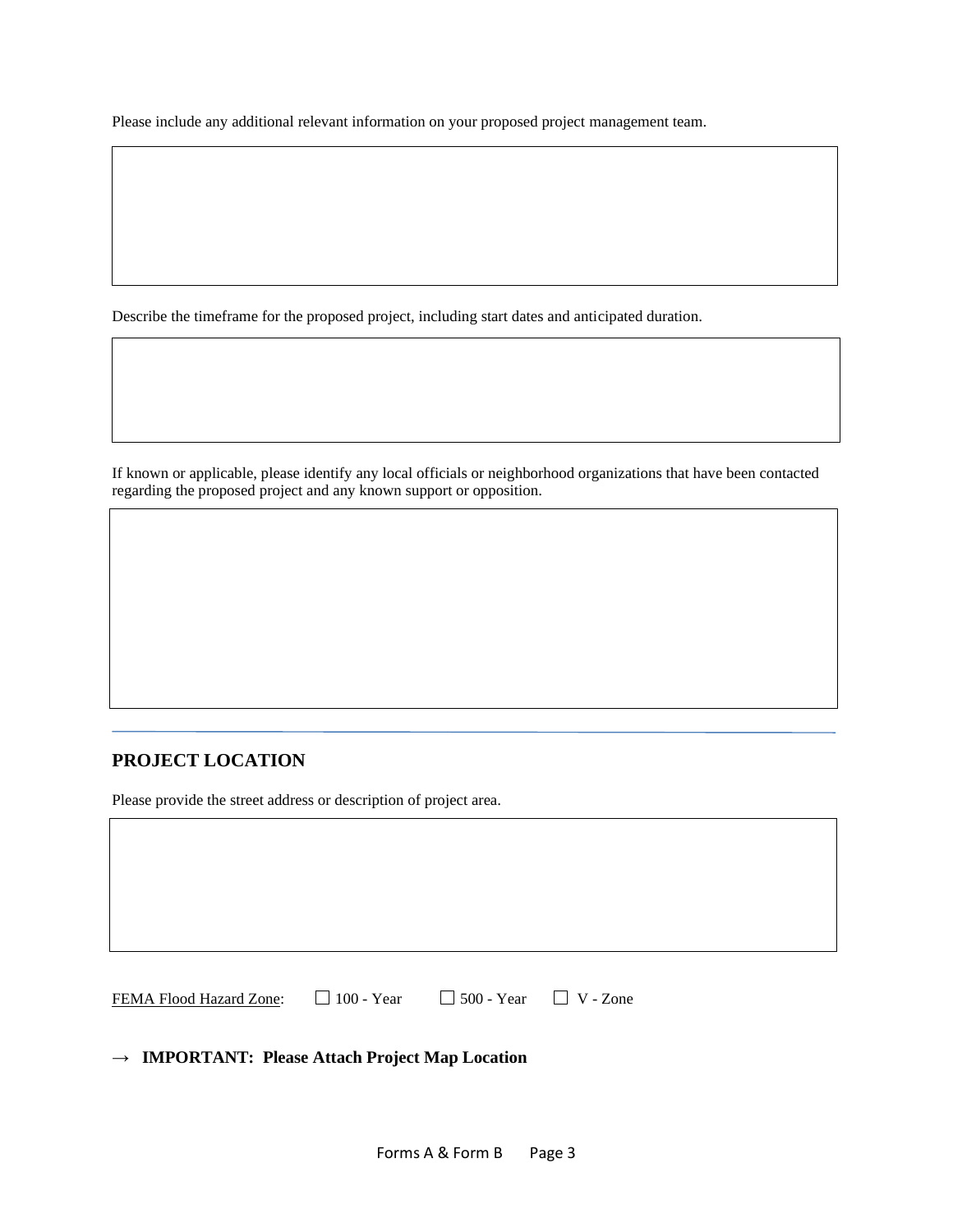→ If the project is in a coastal area, please either attach a map OR describe below what coastal flooding could look like in the future under different scenarios utilizing the STORMTOOLS mapping tool (STORMTOOLS can be accessed via [https://www.beachsamp.org/stormtools/\)](https://www.beachsamp.org/stormtools/)

#### **PUBLIC BENEFITS OF THE PROJECT**

Please describe any other larger, public benefits that the project will promote or encourage.

### **RELEVANT SUPPLEMENTAL INFORMATION**

Please utilize this part of the application to expound on earlier areas of the application or other relevant information that may aid us in processing this application.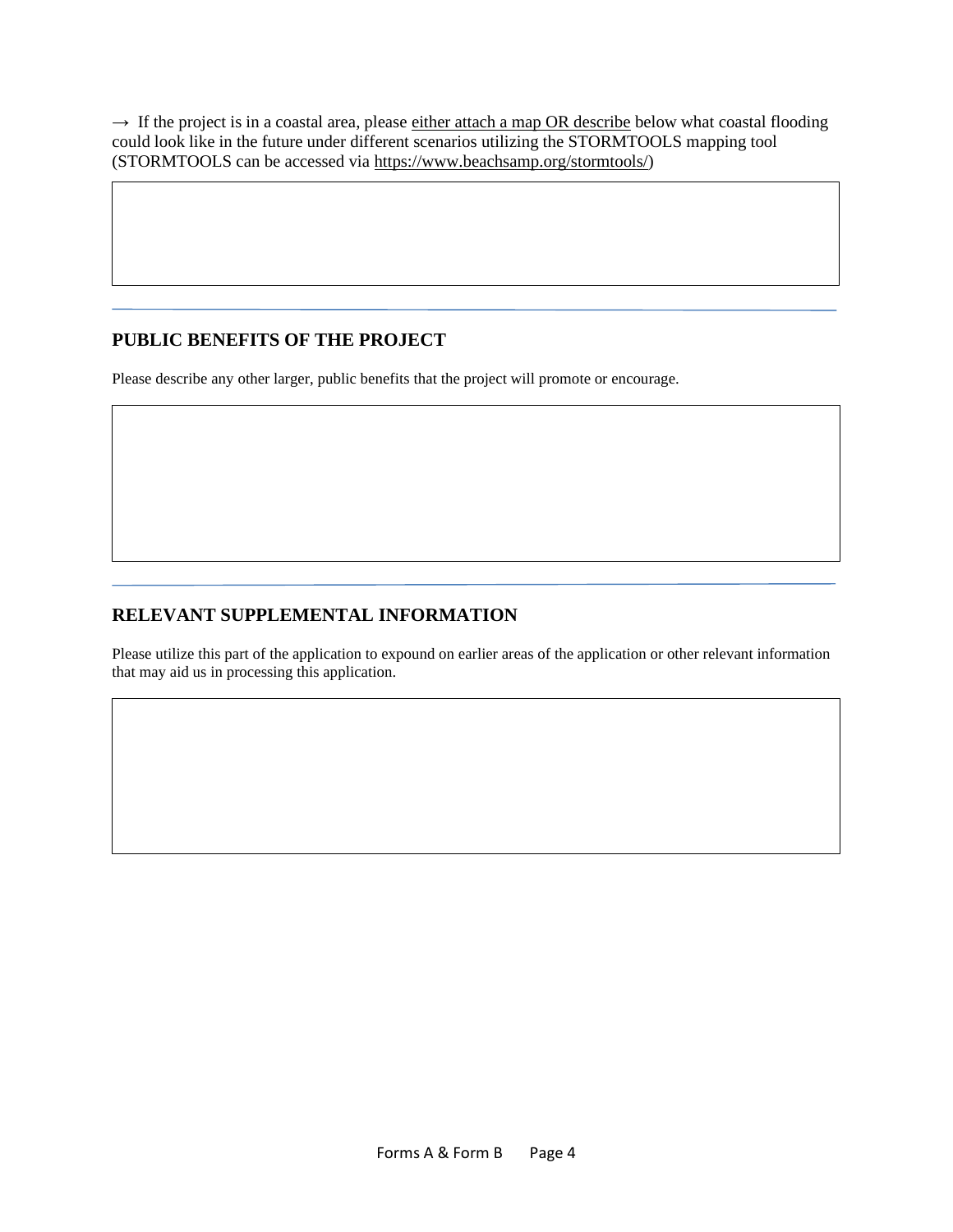# **FORM B: BUDGET DETAIL**

#### **TABEL A: Project Tasks<sup>1</sup> , Deliverables, Schedule<sup>2</sup> and Estimated Cost**

| Task # | <b>Description and Task</b> | <b>Deliverables</b> | Schedule | <b>Requested</b><br>Amount | <b>Match</b> | <b>Total Task</b><br>Cost |
|--------|-----------------------------|---------------------|----------|----------------------------|--------------|---------------------------|
|        |                             |                     |          |                            |              |                           |
|        |                             |                     |          |                            |              |                           |
|        |                             |                     |          |                            |              |                           |
|        |                             |                     |          |                            |              |                           |
|        |                             |                     |          |                            |              |                           |
|        |                             |                     | Totals   |                            |              |                           |

1. Tasks much include progress and final reports.

2. Please express as month # in which the task is expected to be completed from start of the project (i.e. Month 2).

#### **Table B: Projects Costs By Budget Category**

| <b>Budget Category</b>              |                                   |        |                                              |                                     | Requested<br>Grant<br>Amount | Match<br>Amount | <b>Total Cost of</b><br>Category |  |
|-------------------------------------|-----------------------------------|--------|----------------------------------------------|-------------------------------------|------------------------------|-----------------|----------------------------------|--|
|                                     | 1. Salary and Fringe <sup>1</sup> |        |                                              |                                     |                              |                 |                                  |  |
| Name                                | Title                             | Salary | <b>Percent Time</b><br>Charged to<br>Project | Fringe (as<br>percent of<br>salary) | <b>Total Salary</b><br>Cost  |                 |                                  |  |
|                                     |                                   |        |                                              |                                     |                              |                 |                                  |  |
|                                     |                                   |        |                                              |                                     |                              |                 |                                  |  |
|                                     |                                   |        |                                              |                                     |                              |                 |                                  |  |
| 2. Indirect Costs <sup>2</sup>      |                                   |        |                                              |                                     |                              |                 |                                  |  |
|                                     |                                   |        |                                              |                                     |                              |                 |                                  |  |
| 3. Supplies <sup>3</sup>            |                                   |        |                                              |                                     |                              |                 |                                  |  |
|                                     |                                   |        |                                              |                                     |                              |                 |                                  |  |
| 4. Equipment <sup>4</sup>           |                                   |        |                                              |                                     |                              |                 |                                  |  |
|                                     |                                   |        |                                              |                                     |                              |                 |                                  |  |
| 5. Travel and Training <sup>5</sup> |                                   |        |                                              |                                     |                              |                 |                                  |  |
|                                     |                                   |        |                                              |                                     |                              |                 |                                  |  |
| 6. Contractual <sup>6</sup>         |                                   |        |                                              |                                     |                              |                 |                                  |  |
|                                     |                                   |        |                                              |                                     |                              |                 |                                  |  |
| 7. Construction <sup>7</sup>        |                                   |        |                                              |                                     |                              |                 |                                  |  |
|                                     |                                   |        |                                              |                                     |                              |                 |                                  |  |
| 8. Other <sup>8</sup>               |                                   |        |                                              |                                     |                              |                 |                                  |  |
|                                     |                                   |        |                                              |                                     |                              |                 |                                  |  |
| <b>Totals</b>                       |                                   |        |                                              |                                     |                              |                 |                                  |  |